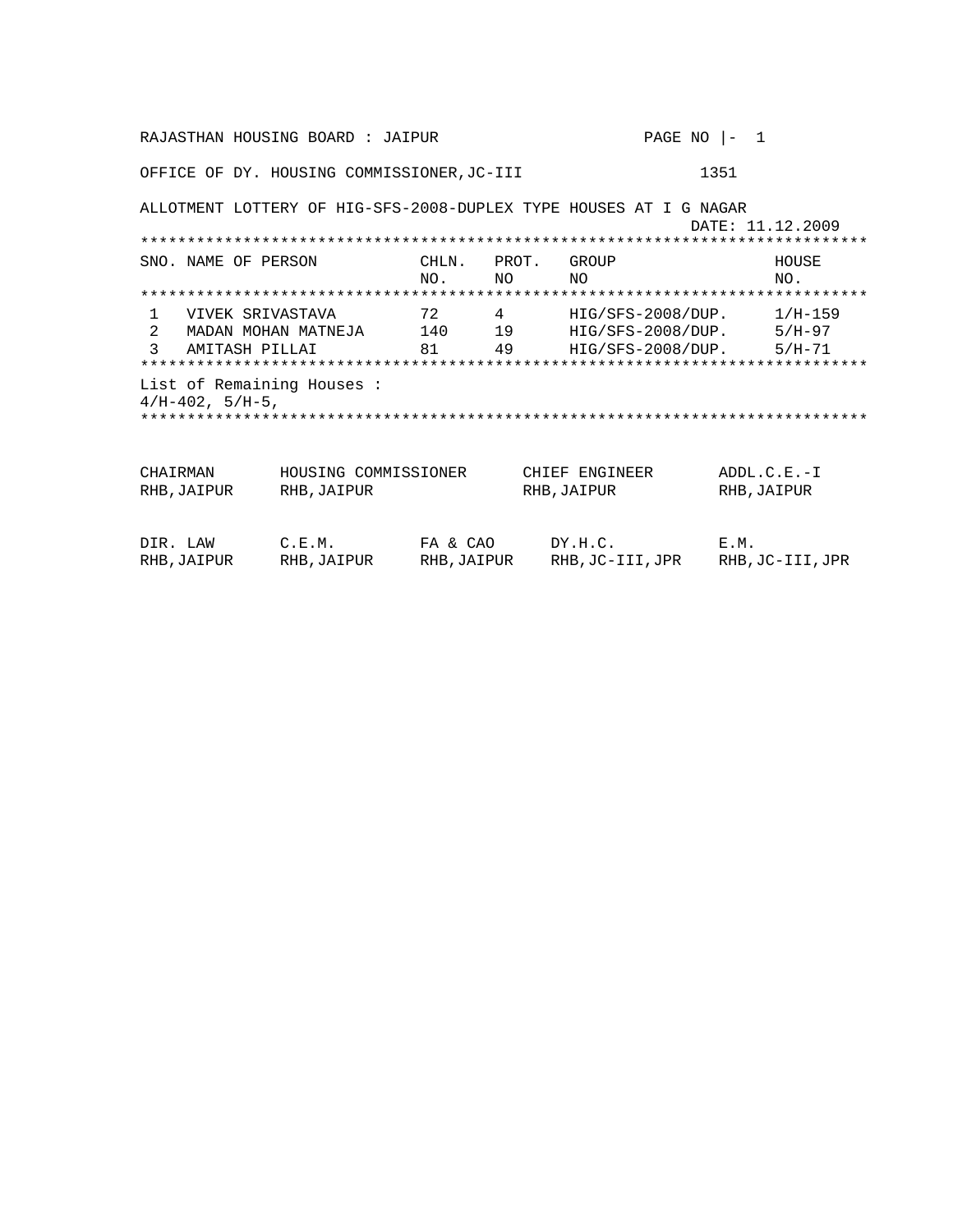| RAJASTHAN HOUSING BOARD : JAIPUR                                                   |                           |       |       | PAGE NO<br>1<br>$\vert -$ |          |  |  |
|------------------------------------------------------------------------------------|---------------------------|-------|-------|---------------------------|----------|--|--|
| 1122<br>OFFICE OF DY. HOUSING COMMISSIONER, JC-III                                 |                           |       |       |                           |          |  |  |
| ALLOTMENT LOTTERY OF MIG-A (COMPLETE) TYPE HOUSES AT I G NAGAR<br>DATE: 11.12.2009 |                           |       |       |                           |          |  |  |
|                                                                                    |                           |       |       |                           |          |  |  |
|                                                                                    | SNO. NAME OF PERSON       | CHLN. | PROT. | GROUP                     | HOUSE    |  |  |
|                                                                                    |                           | NO.   | NO.   | NΟ                        | NO.      |  |  |
|                                                                                    |                           |       |       |                           |          |  |  |
|                                                                                    |                           |       |       |                           |          |  |  |
| 1                                                                                  | RAMESH KUMAR PANDEY       | 9183  | 201   | $MIG-A(C)/PH-I/G1/HP$     | 3/MA/561 |  |  |
| 2                                                                                  | RAMESHWAR S. SHEKHAWAT    | 21602 | 228   | $MIG-A(C)/PH-I/G1/HP$     | 3/MA/610 |  |  |
| 3                                                                                  | K.K.SHRIKUMAR             | 21128 | 229   | $MIG-A(C)/PH-I/G1/HP$     | 3/MA/595 |  |  |
| $\overline{4}$                                                                     | KIRAN SACHDEVA            | 705   | 230   | $MIG-A(C)/PH-I/G1/HP$     | 3/MA/562 |  |  |
| 5                                                                                  | DEEN DAYAL SHARMA         | 19751 | 231   | $MIG-A(C)/PH-I/G1/HP$     | 3/MA/611 |  |  |
| 6                                                                                  | SERVENDRA VIKRAM SINGH    | 3662  | 232   | $MIG-A(C)/PH-I/G1/HP$     | 3/MA/609 |  |  |
| 7                                                                                  | <b>JAGDISH PRASAD</b>     | 21229 | 233   | $MIG-A(C)/PH-I/G1/HP$     | 3/MA/577 |  |  |
| 8                                                                                  | NARENDRA KUMAR JAIN       | 18472 | 234   | $MIG-A(C)/PH-I/G1/HP$     | 3/MA/606 |  |  |
| 9                                                                                  | RANJEET SINGH CHOUHAN     | 1491  | 235   | $MIG-A(C)/PH-I/G1/HP$     | 3/MA/605 |  |  |
| 10                                                                                 | RAJESH KUMAR              | 16685 | 236   | $MIG-A(C)/PH-I/G1/HP$     | 3/MA/608 |  |  |
| 11                                                                                 | <b>JANKI SAIN</b>         | 20960 | 237   | $MIG-A(C)/PH-I/G1/HP$     | 3/MA/582 |  |  |
| 12                                                                                 |                           | 22478 | 238   |                           |          |  |  |
|                                                                                    | PEYUSH KUMAR SHARMA       |       |       | $MIG-A(C)/PH-I/G1/HP$     | 3/MA/594 |  |  |
| 13                                                                                 | LEENA GHANDHI<br>(P5)     | 8663  | 239   | $MIG-A(C)/PH-I/G1/HP$     | 3/MA/599 |  |  |
| 14                                                                                 | SANDEEP SHARMA            | 12903 | 240   | $MIG-A(C)/PH-I/G1/HP$     | 3/MA/585 |  |  |
| 15                                                                                 | SANJAY PANDEY             | 9168  | 241   | $MIG-A(C)/PH-I/G1/HP$     | 3/MA/565 |  |  |
| 16                                                                                 | ANOOP CHATURVEDI          | 23213 | 242   | $MIG-A(C)/PH-I/G1/HP$     | 3/MA/583 |  |  |
| 17                                                                                 | MAHENDRA PRAKASH SHARMA   | 21844 | 243   | $MIG-A(C)/PH-I/G1/HP$     | 3/MA/596 |  |  |
| 18                                                                                 | MAHADEV SINGH SHEKHAWAT   | 18465 | 244   | $MIG-A(C)/PH-I/G1/HP$     | 3/MA/564 |  |  |
| 19                                                                                 | SHAKUNTLA<br>(P6)         | 2852  | 245   | $MIG-A(C)/PH-I/G1/HP$     | 3/MA/575 |  |  |
| 20                                                                                 | DEVENDRA KUMAR            | 18298 | 246   | $MIG-A(C)/PH-I/G1/HP$     | 10/MA/93 |  |  |
| 21                                                                                 | RAM BABU SHARMA           | 22273 | 247   | $MIG-A(C)/PH-I/G1/HP$     | 3/MA/588 |  |  |
| 22                                                                                 | K.K.VASUDEV               | 7996  | 248   | $MIG-A(C)/PH-I/G1/HP$     | 3/MA/603 |  |  |
| 23                                                                                 | ASHOK JAIN                | 23668 | 251   | $MIG-A(C)/PH-I/G2/HP$     | 3/MA/580 |  |  |
| 24                                                                                 | MAHENDRA KUMAR SONI       | 4630  | 252   | $MIG-A(C)/PH-I/G2/HP$     | 10/MA/92 |  |  |
| 25                                                                                 | PRAHLAD NARAIN GUPTA      | 13023 | 253   | $MIG-A(C)/PH-I/G2/HP$     | 3/MA/573 |  |  |
| 26                                                                                 | REKHA SAHU                | 8024  | 254   |                           |          |  |  |
|                                                                                    |                           |       |       | $MIG-A(C)/PH-I/G2/HP$     | 3/MA/581 |  |  |
| 27                                                                                 | MADHU LATA SHARMA (P6)    | 23235 | 255   | $MIG-A(C)/PH-I/G2/HP$     | 3/MA/567 |  |  |
| 28                                                                                 | SHYAM BEHARI SHARMA       | 14216 | 257   | $MIG-A(C)/PH-I/G2/HP$     | 3/MA/593 |  |  |
| 29                                                                                 | VIKAS SINGH               | 7570  | 258   | $MIG-A(C)/PH-I/G2/HP$     | 3/MA/591 |  |  |
| 30                                                                                 | LEELA RANI SALUJA<br>(P5) | 17402 | 259   | $MIG-A(C)/PH-I/G2/HP$     | 3/MA/566 |  |  |
| 31                                                                                 | BHAGWAN SAHAI SHARMA      | 22220 | 260   | $MIG-A(C)/PH-I/G2/HP$     | 3/MA/568 |  |  |
| 32                                                                                 | BRAJ KISHORE SHARMA       | 15671 | 262   | $MIG-A(C)/PH-I/G2/HP$     | 3/MA/572 |  |  |
| 33                                                                                 | RAJESH SRIVASTAVA         | 20495 | 263   | $MIG-A(C)/PH-I/G2/HP$     | 3/MA/607 |  |  |
| 34                                                                                 | GHASI RAM AGARWAL         | 8220  | 264   | $MIG-A(C)/PH-I/G2/HP$     | 3/MA/604 |  |  |
| 35                                                                                 | SANJEEV SHAH              | 20540 | 265   | $MIG-A(C)/PH-I/G2/HP$     | 3/MA/578 |  |  |
| 36                                                                                 | KISTURI DEVI              | 14619 | 266   | $MIG-A(C)/PH-I/G2/HP$     | 3/MA/569 |  |  |
| 37                                                                                 | PESU MAL                  | 5577  | 267   | $MIG-A(C)/PH-I/G2/HP$     | 3/MA/598 |  |  |
| 38                                                                                 | RATAN KUMAR SHARMA        | 19888 | 268   | $MIG-A(C)/PH-I/G2/HP$     | 3/MA/590 |  |  |
| 39                                                                                 | PRAVEEN KUMAR SONI        | 23605 | 269   | $MIG-A(C)/PH-I/G2/HP$     | 3/MA/586 |  |  |
| 40                                                                                 | PRIYANKA BHARGAVA         | 2806  | 270   | $MIG-A(C)/PH-I/G2/HP$     | 3/MA/592 |  |  |
|                                                                                    |                           |       |       |                           |          |  |  |
| 41                                                                                 | MOHD. AKRAM KHAN          | 22447 | 271   | $MIG-A(C)/PH-I/G2/HP$     | 3/MA/602 |  |  |
| 42                                                                                 | MEENA                     | 15611 | 272   | $MIG-A(C)/PH-I/G2/HP$     | 3/MA/579 |  |  |
| 43                                                                                 | RAM PRASAD VIJAYVERGIYA   | 923   | 273   | $MIG-A(C)/PH-I/G2/HP$     | 3/MA/574 |  |  |
| 44                                                                                 | GULSHAN MARVAH            | 15589 | 274   | $MIG-A(C)/PH-I/G2/HP$     | 3/MA/589 |  |  |
| 45                                                                                 | ASHOK MOOLCHANDANI        | 5311  | 276   | $MIG-A(C)/PH-I/G2/HP$     | 3/MA/600 |  |  |
| 46                                                                                 | DINESH KUMAR              | 19335 | 277   | $MIG-A(C)/PH-I/G2/HP$     | 3/MA/576 |  |  |